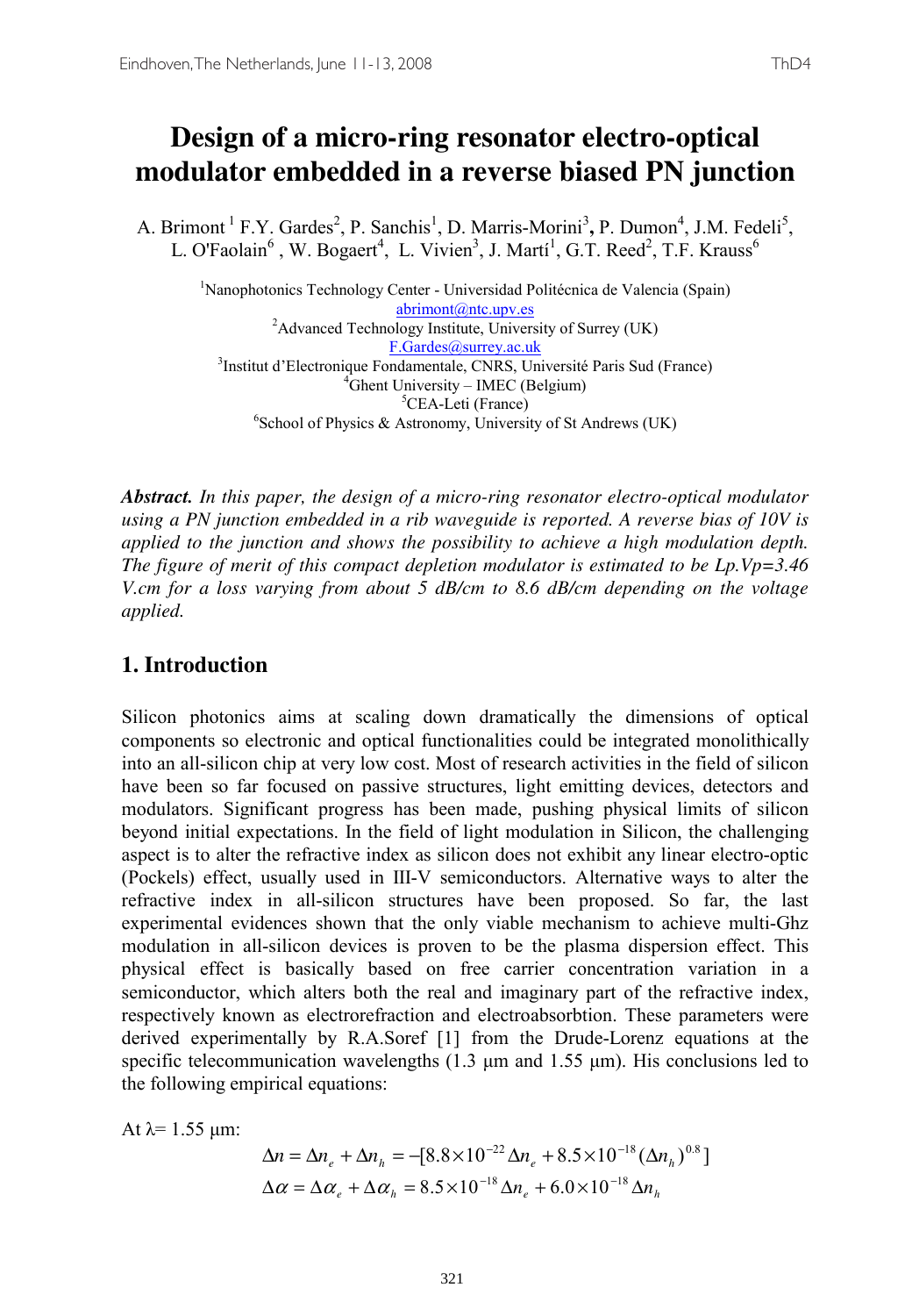Where  $\Delta n_e$  is the change in refractive index resulting from change in free electron concentration;  $\Delta n_h$  is the change in refractive index resulting from change in free hole concentration;  $\Delta \alpha_e$  is the change in absorption resulting from change in free electron concentration;  $\Delta \alpha_h$  is the change in absorption resulting from change in free hole concentration

Combining these equations with a mode solver it becomes possible to work out the effective index change of a mode and therefore the resulting phase shift for a given voltage. Experimental demonstrations of high speed modulation in free carriers depleted silicon-based structures was demonstrated theoretically by [2,3] and experimentally by [4-7] to work in the multi-GHz regime. However, the need for compactness, the key for VLSI integration motivated researchers to move toward resonating structures among other alternatives. The use of a ring resonator to modulate an optical signal was already shown by [8] to reach bit rates as high as 12.5 Gbit/s under a pre-emphasized voltage driving scheme. In this paper, we propose also the use of a ring resonator modulator, in which modulation is achieved shifting the resonance peaks by means of carrier depletion within a PN junction*.*

### **2. Device description**

The proposed ring resonator modulator (Fig. 1) is based on a 300nm wide, 150nm etch depth and 200 nm high rib waveguide, which enables to achieve single mode transmission.



As shown on Fig .2, the PN junction is asymmetrical in size and in doping concentration in order to maximize the holes depletion area overlapped by the optical mode. The ntype region is 75 nm wide and the p type 225 nm wide, the net doping concentration of this particular junction is varying between 6E17/cm3 and 2E17/cm3, for n and p type respectively. The resistive contacts are formed by highly doped regions (1E20/cm3) in order to form a good resistive contact and are placed 1µm away from the junction to minimise interaction with the optical mode and thus absorption losses. The position of the contacting electrodes is a key aspect in the case of a reverse biased PN basedmodulator because the RC constant cut off frequency, which results from capacitive effects within the junction, limits the modulation speed.

The modulator performance was simulated using Athena for the process development and ion implantations and Atlas for DC and transient analysis, both part of the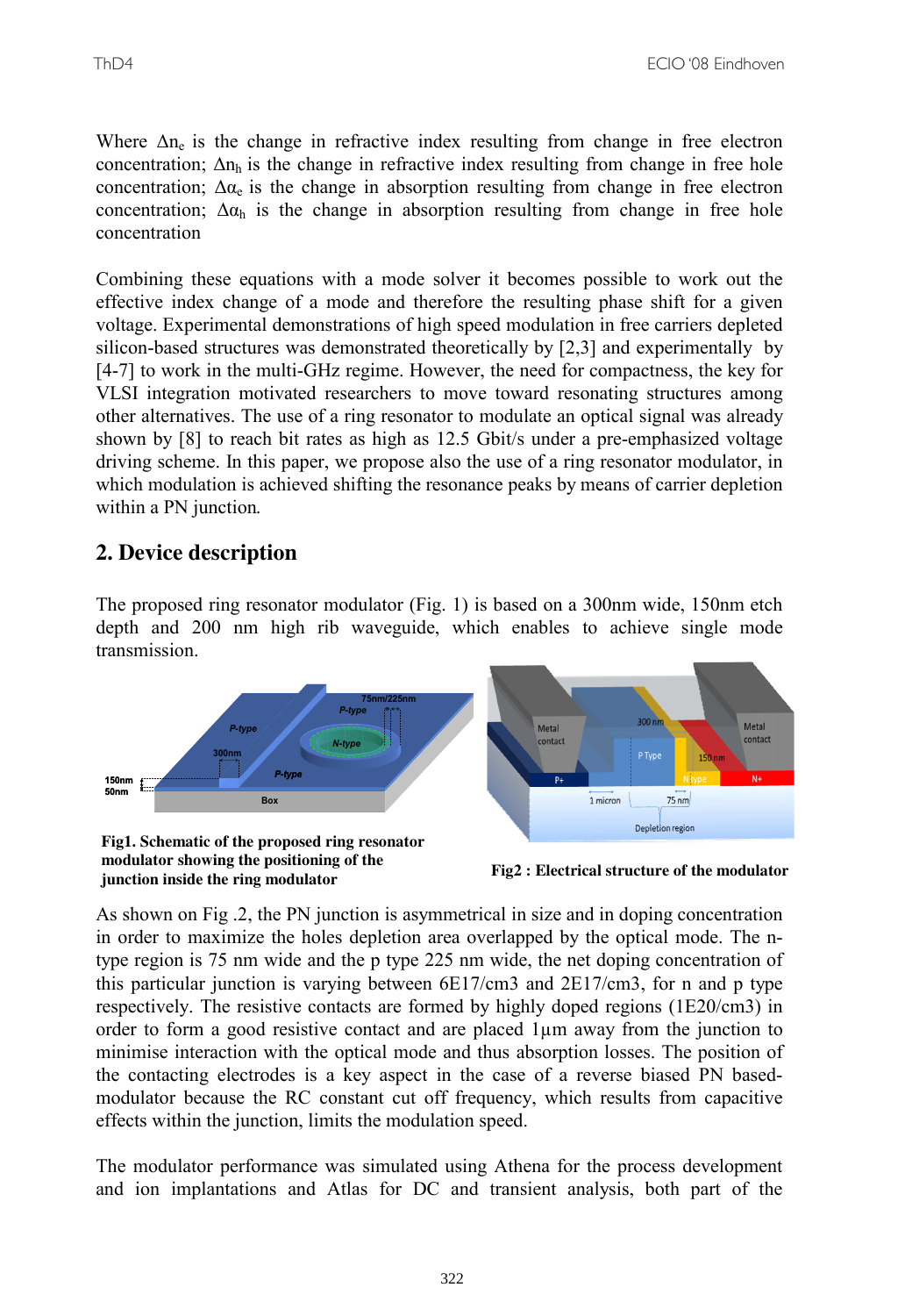semiconductor CAD software Silvaco. Optical Characteristics for the optical loss, efficiency and transient analysis were calculated using an in house mode solver. Fig. 3 represents the variation of the effective index for different reverse voltages; the loss of the active area is also displayed, and varies from 8.6dB/cm when no bias is applied, to about 5 dB/cm with a reverse bias of 10 volts. The efficiency of this specific modulator is Lp.Vp=3.46 V.cm. meaning that a length of 3.46 mm would be necessary to obtain a  $\pi$ -phase shift with a 10 volt reverse bias in a Mach Zehnder interferometer.



**Fig3. Simulated effective index change and loss of due to the carrier for different reverse voltage bias** 

As the active part of the modulator is inserted in the ring resonator, the response of the ring modulator is calculated by combining the results in figure 3 in the equation below ([9], [10])

$$
|b_1|^2 = \frac{K^2 + |t|^2 - 2K|t|\cos\left(\frac{2\pi}{\lambda}NL\right)}{1 + K^2|t|^2 - 2K|t|\cos\left(\frac{2\pi}{\lambda}NL\right)}
$$

Where N is the total effective index including dispersion or group index, K is loss factor of the ring  $(K=1)$  is lossless), L is total physical length of the ring (nm), t is transfer or coupling coefficient of the coupler,  $\lambda$  is the wavelength.



**Fig4. Simulated ring response for different radius 10, 30 and 50 µm and reverse bias voltage varying between 0 and 10 volts.** 

The results are displayed in Fig4 for three different ring radii. Those results are derived from an ideal coupling factor matched to the loss factor of the ring in order to obtain the best response, also only the loss induced by the free carriers inside the waveguide is taken into account. The interesting result here is to show that for a similar PN junction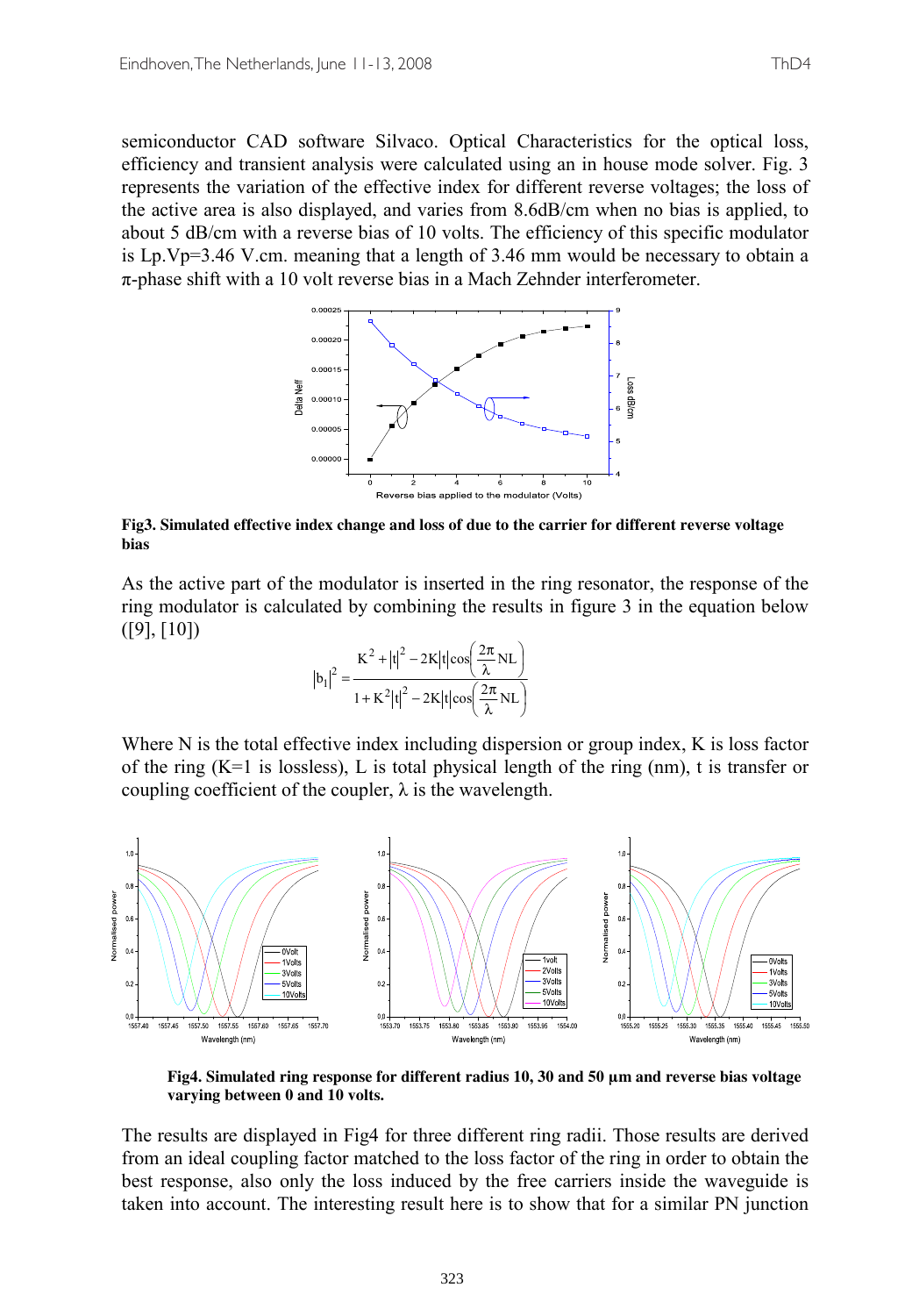design, a similar extinction ratio can be achieved regardless of the ring size. This is due to the fact that as the ring decreases in size, the free spectral range (FSR) increases hence a small change in refractive index inside the waveguide will induce a bigger shift in wavelength compared to larger rings where the FSR is smaller. Nevertheless, it is important to note that decreasing the bend radius increases the intrinsic losses inside the ring due to the waveguide wall roughness, hence increasing the loss factor and the extinction ratio of the ring.

# **Conclusion**

This paper shown the theoretical possibilities of modulating efficiently an optical signal propagating through a ring resonator and using a PN junction embedded in rib waveguide. Due to the intrinsic possibilities offered by a PN junction, high speed modulation can then be achieved by shifting the ring resonance peak under a reverse biased voltage, canceling the need of using complicated pre-emphasized voltage driving schemes. Furthermore such a device would be beneficial and a major improvement in terms of power requirements as well as real estate of the device compared to depletion modulators inserted in MZI.

# **Acknowledgments**

Authors acknowledge financial support by EC under NoE ePIXnet.

# **References**

- [1] R A. Soref, B.R. Benett, "Electrooptical effects in Silicon*" IEEE J. Quantum Electron*. QE-23, pp. 123-129, 1987.
- [2] F. Y. Gardes, G. T. Reed, N. G. Emerson, and C. E. Png, "A sub-micron depletion-type photonic modulator in silicon on insulator," *Optics Express*, vol. 13, pp. 8845-8854, 2005.
- [3] D. Marris, E. Cassan, L.Vivien, "Response time analysis of SiGe/Si modulation-doped multiplequantum-well structures for optical modulation", *Journal of applied physics*, Vol 96, nº11, pp 6109- 6111, 2004.
- [4] A. Lupu, D. Marris, D. Pascal, J-L. Cercus, A. Cordat, V. Le Thanh, S. Laval, "Experimental evidence for index modulation by carrier depletion in SiGe/si multiple quantum well structures", *Applied physics letters*, Vol 85, nº 6, pp. 887-889, 2004
- [5] D. Marris-Morini, X. Le Roux, L. Vivien, E. Cassan, D. Pascal, M. Halbwax, S. Maine, S. Laval, J. M Fedeli, and J. F. Damlencourt, "Optical modulation by carrier depletion in a silicon PIN diode," *Optics Express*, vol. 14, pp.10838-10843, 2006.
- [6] L. Ansheng, L. Ling, D. Rubin, N. Hay, B. Ciftcioglu, Y. Chetrit, N. Izhaky, and M. Paniccia, "Highspeed optical modulation based on carrier depletion in a silicon waveguide," *Optics Express*, vol.15, pp. 660-668, 2007.
- [7] D. Marris-Morini, L.Vivien, J.M. Fédéli, E. Cassan, P. Lyan, S. Laval, "Low loss and high speed silicon optical modulator based on a lateral carrier depletion structure", *Optics express*, vol.16, pp.334-339, 2008.
- [8] Q. Xu, S.Manipatruni, J. Shakya, M. Lipson, "12,5 Gbit/s carrier-injection-based silicon micro ring ring silicon modulators", *Optics express*, vol. 15, pp. 430-436, 2007.
- [9] J. M. Choi, R. K. Lee, and A. Yariv, "Control of critical coupling in a ring resonator-fiber application to wavelength-selective switching, modulation, amplification, and oscillation," *Optics Letters*, vol. 26, pp. 1236-8, 2001.
- [10] A. Yariv, "Critical coupling and its control in optical waveguide-ring resonator systems," *IEEE Photonics Technology Letters*, vol. 14, pp. 483-5, 2002.